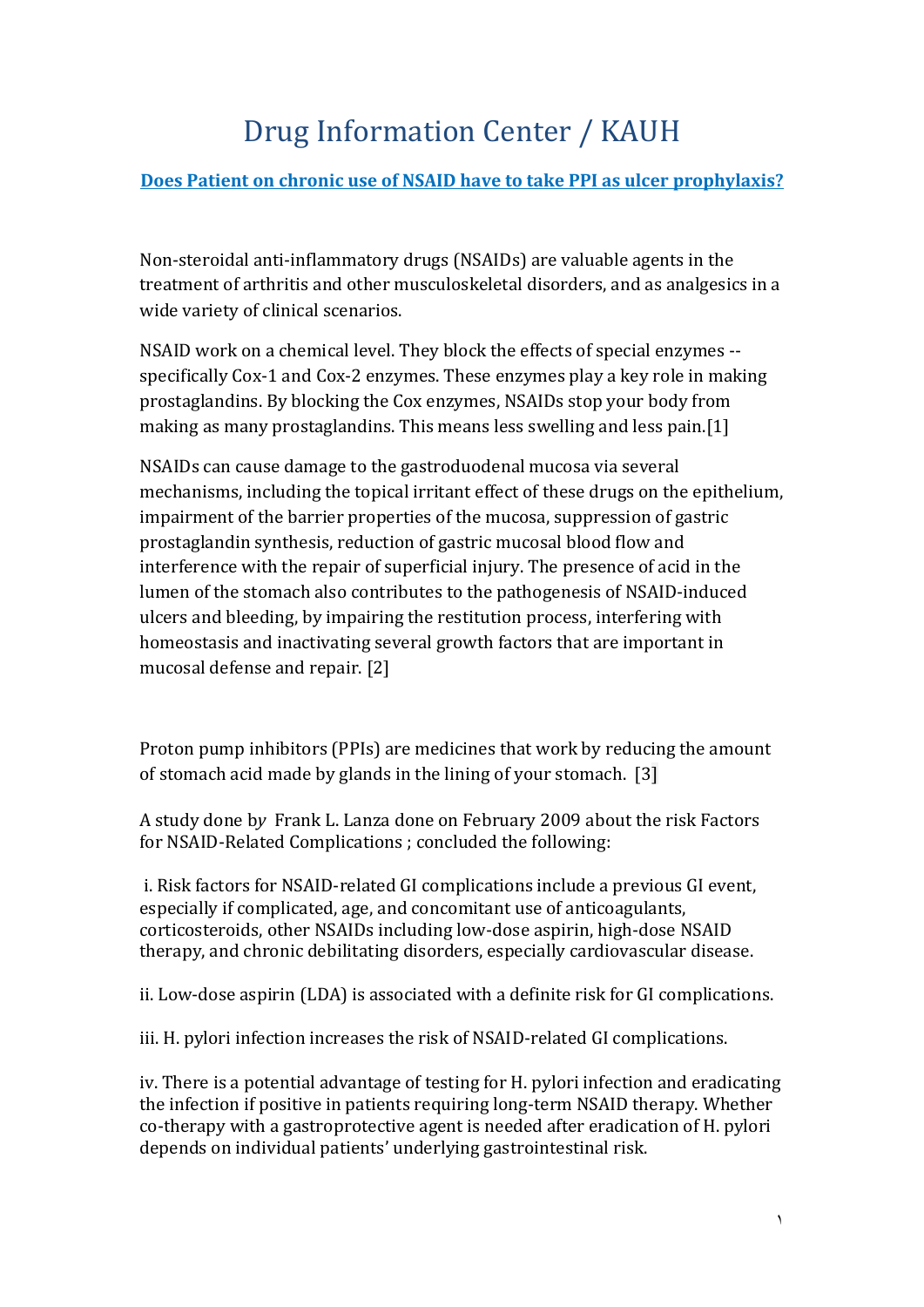Until Now , the analysis of data on the role of *H. pylori* infection as a risk factor for GI bleeding in NSAID users was complicated by a failure, in many studies, to account for the variable influence of multiple, coexistent risk factors. Not surprisingly, therefore, several studies yielded conflicting results. To date, there are data to show that *H. pylori* increases, has no effect on, and decreases the risk of ulcer in NSAID users. [4]

Another study done by [Jia-Qing Huang,](http://www.sciencedirect.com/science/article/pii/S0140673602072732) MD, [Subbaramiah Sridhar,](http://www.sciencedirect.com/science/article/pii/S0140673602072732) FRCPC, Prof [Richard H Hunt,](http://www.sciencedirect.com/science/article/pii/S0140673602072732) FRCP in January 2002 concluded that ; both *H pylori* infection and NSAID use independently and significantly increase the risk of peptic ulcer and ulcer bleeding. There is synergism for the development of peptic ulcer and ulcer bleeding between *Hpylori* infection and NSAID use. Peptic-ulcer disease is rare in *H pylori* negative non-NSAID takers.[5]

One study done by [Yuki Sakamoto,](https://www.jstage.jst.go.jp/AF06S010ShsiKskGmnHyj?chshnmHkwtsh=Yuki+Sakamoto) [Tadashi Shimoyama,](https://www.jstage.jst.go.jp/AF06S010ShsiKskGmnHyj?chshnmHkwtsh=Tadashi+Shimoyama) [Satoru Nakagawa](https://www.jstage.jst.go.jp/AF06S010ShsiKskGmnHyj?chshnmHkwtsh=Satoru+Nakagawa) in 2014 Jun concluded that The use of PPI treatment is advisable in order to prevent the discontinuation of LDA or NSAIDs due to the development of gastrointestinal disorders in elderly patients with atrophic gastritis.[6]

In-Conclusion: there are no studies strongly supports the use of PPI in NSAID users without risk factors, but it may be advisable in cases known to have risk factors to develop ulcer.

6/7/2014

Done By:

Pharm.Ds : Afnan Momani , Mariam Ghnam , Ghadeer Shbool .

Reviwed By:

Pharm.D: Neda Rawashdeh